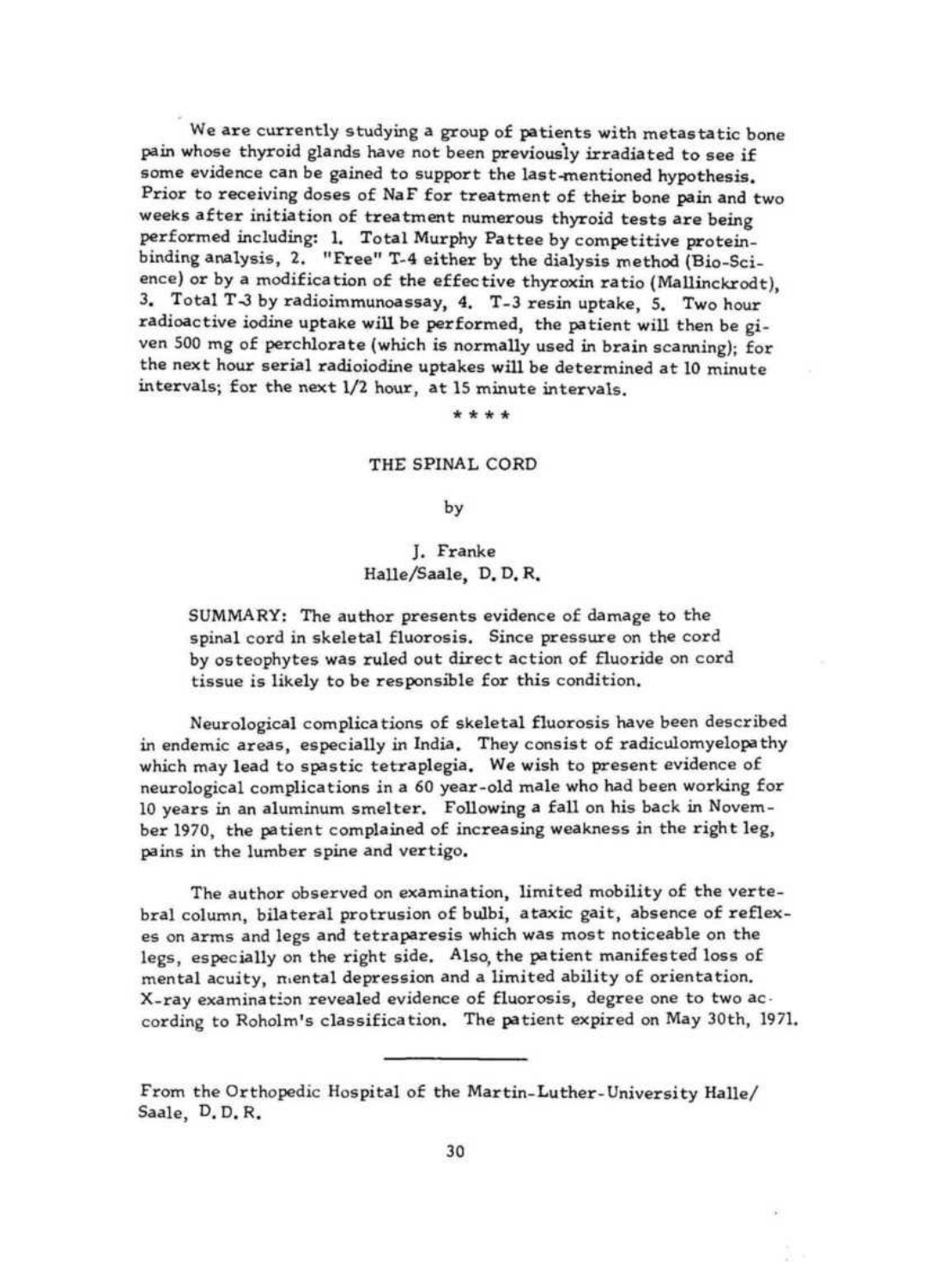$Fig. 1$ Microscopic Specimen of Tissue of Anterior Horn



Increased translucency of cytoplasm, reduction of tissue bodies.





Vacuolated nucleus.

Fig.  $3$ Skeletal Musculature in Fluorosis



Focal necrosis of muscle fibers with proliferation of fibroblasts and sarcoblasts.

**FLUORIDE**